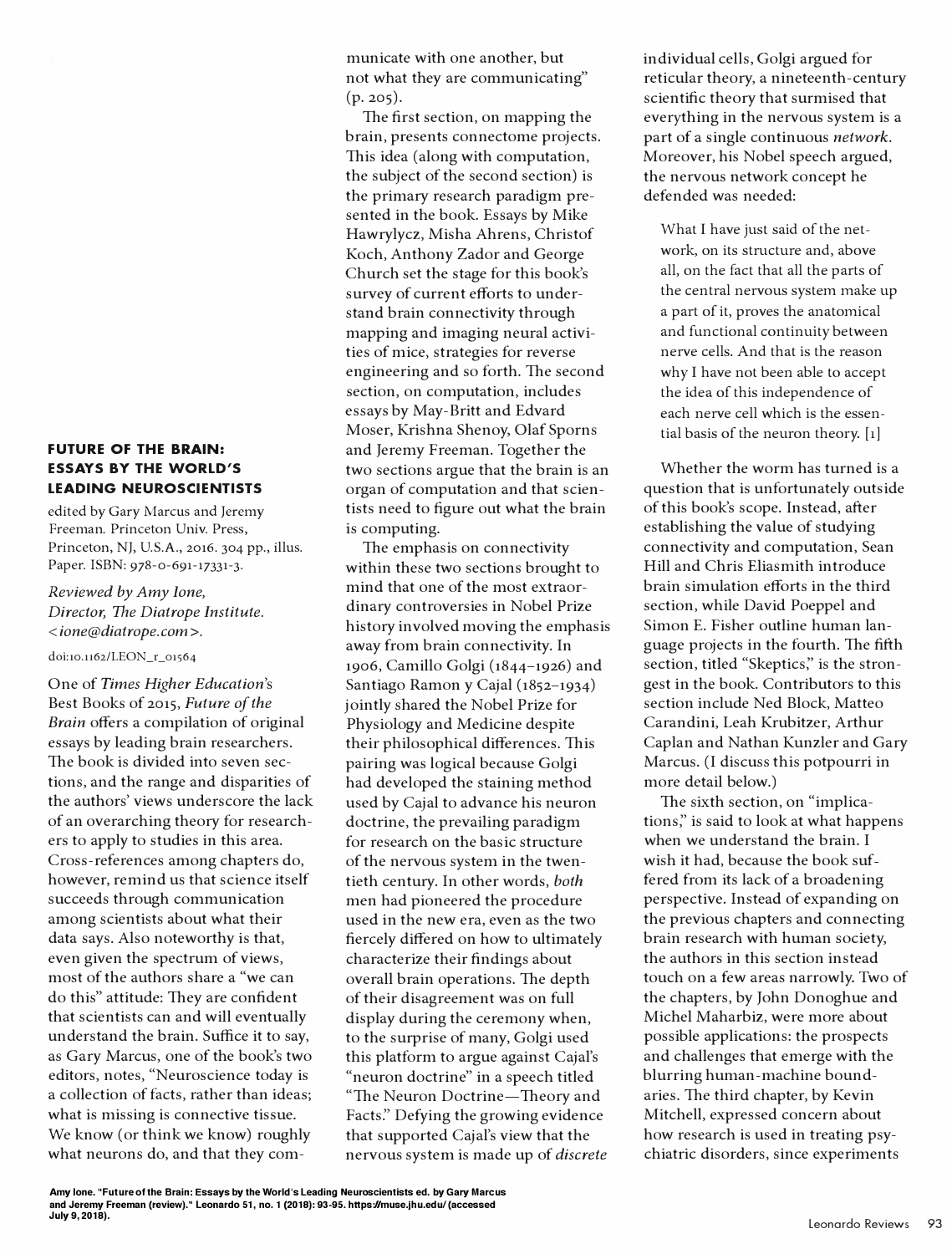

rely on the diagnostic categories they hope to validate.

The book ends with a science fiction-type story-an afterword-by Christof Koch and Gary Marcus. On the one hand, their fantasy is largely unrelated to policy and humanistic realities, so elements like funding and ethical concerns are largely unaddressed even in terms of future prospects. On the other hand, the historical notations they include to buttress their narrative show an amazing unawareness of the history of the neurosciences.

Taken as a whole, the presentations remind us of the importance of communicating about evidence (data) in scientific research, which is unlike metaphysical argumentation in which evidence takes second place to ideas. Yet this collection also suffers from the lack of focus common to all anthologies. In addition, it fails to grapple with problems that many authors mention in passing. For example, an ever-increasing accumulation of data exists in parallel to a reality in which we all interpret the devilish details differently. Since figuring out what the data implies is no easy task, I found the lack of a humanistic dimension to the publication a bit disheartening. Restricting science to "just the facts, ma'am" is comparable to assuming studies on networking will now sufficiently address the limitations within localization even knowing

that historically trends have swung back and forth. This pendulum seems like an ill-conceived part of scientific theorizing and is particularly disheartening when looked at comprehensively given that science provides only one avenue of inquiry in our world.

Those seeking to learn more about particular areas of current research may find the volume's limited terrain helpful. It does cover some specific projects, including new efforts to map the brain. The chapters' authors declare that better atlases will aid research, but, as several note, this can only really be the case if we ask the right questions. Many spoke of the need for and value of large observatories like those that are used in physics ( e.g. CERN) and research initiatives (such as the Obama administration's BRAIN Initiative and the European Union's Human Brain Project). The papers that come closest to adding a social dimension are in the "Skeptics" section, one by Leah Krubizer and the second co-authored by Arthur Caplan and Nathan Kunzler. Caplan and Kunzler raise several good points under the header "Are We There Yet? What Counts as Progress?" As they point out, key considerations are often skirted in "progress" discussions, particularly now that genetic analogies have entered the picture. The question of whose brain to map, for example, is centrally important. Will we include data from the mentally ill? Will those who have brain diseases be a part of what is brought forth as normal? Even if these were answerable questions, additional considerations include that we don't know how different the connectome of each human brain is or what sort of variability to expect in a dynamic brain image. Caplan and Kunzler also explain that "if the genome has taught us anything, it's that those working to map out biology, be it genome or brain, have a huge social responsibility" (p. 204).

Variability is also evident in how we interpret the details, particularly within popular approaches like computation and reverse engineering. Zador argues that a connectome may allow us to reverse-engineer the brain: "To reverse engineer biological intelligence we must understand how specific neural circuits solve welldefined problems" (p. 44). According to Eliasmith:

In short, reverse engineering the brain will allow us to: (1) understand the healthy and unhealthy brain and develop new medical interventions, (2) develop new kinds of algorithms to improve existing machine intelligence, and (3) develop new technologies that exploit the physical principles exhibited by neural computation (p. 125).

But, also, in the "Skeptics" section, we find two radically different positions being aired about computational analogies. On the one hand, Matteo Carandin expresses some concerns about interpretations that draw conclusions using an intermediatelevel computer analogy. Marcus, by contrast, claims that the field needs to break free from the idea that the brain is not a computer.

If these views offer a taste of the range at play in the book, the sum total reminded me that scientific conclusions are, at best, provisional, because the methodology is also designed to probe limitations within current work. This probing mechanism is key despite the way scientists often act as if there is a destination we will reach, where we will get to the "irreducible" essence of a form or process. Unfortunately, this urge toward the irreducible seems, at least to me, to assume more of a metaphysical completeness rather than an evolutionary option, with concepts like "irreducible components" negating that the brain is a part of a living, growing and mutating reality. "Connectivity" may add a theoretical sense of a holistic process, but it is mostly framed as if there is a final place we will reach or will define. For example, according to Olaf Sporns, one of authors of the term *connectome,* who also penned a chapter for this book, "neuroscience will also need to shift perspective toward embracing